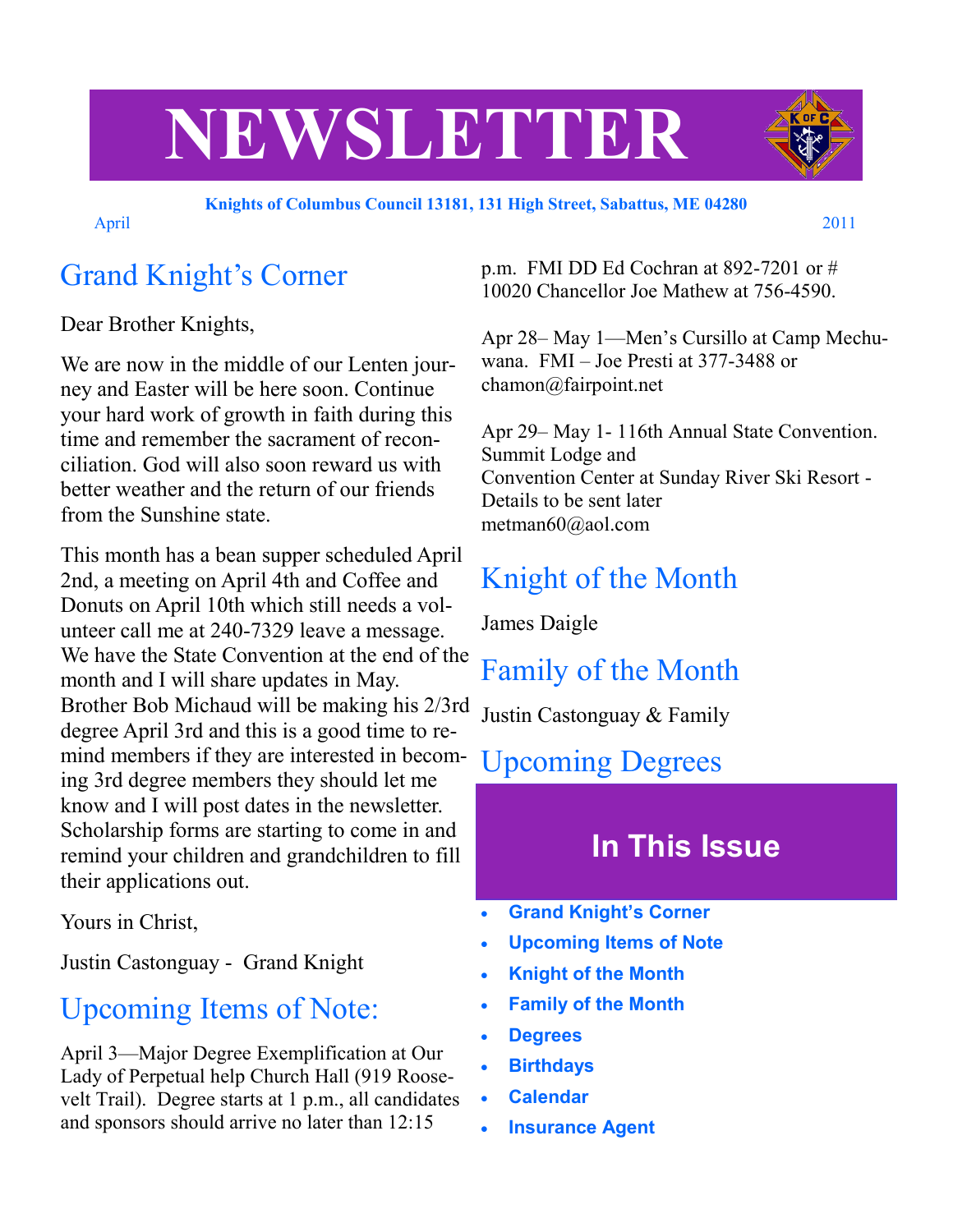April 3—Major Degree Exemplification at Our Lady of Perpetual help Church Hall, Windham

## Birthdays This Month

Howard Cooke Howard Levesque Daniel Moreau

#### Calendar For This Month (below)

#### Insurance Agent

Marcel Dubois 126 Lake Auburn Ave. Auburn, ME 04210 (207) 576-2463



| <b>April 2011</b>                                                                                                     |                                       |                                                                      |            |     |                                             |                                                                                     |  |
|-----------------------------------------------------------------------------------------------------------------------|---------------------------------------|----------------------------------------------------------------------|------------|-----|---------------------------------------------|-------------------------------------------------------------------------------------|--|
| <b>Sun</b>                                                                                                            | Mon                                   | <b>Tue</b>                                                           | <b>Wed</b> | Thu | Fri<br>1                                    | Sat<br>$\mathbf{2}$<br>4:30 PM Bean<br>Supper - Our<br>Lady of the<br><b>Rosary</b> |  |
| 3<br>12:00 PM K of C6:30 PM<br>2nd & 3rd<br>Degree -<br>Windham 919 Lady of the<br>Roosevelt Trail, Rosary<br>Windham | 4<br><b>Business</b><br>Meeting - Our | 5                                                                    | 6          | 7   | 8                                           | 9                                                                                   |  |
| 10<br>Coffee & Donuts<br>- After Each<br>Mass                                                                         | 11                                    | 12                                                                   | 13         | 14  | 15                                          | 16                                                                                  |  |
| $\bf{17}$                                                                                                             | 18                                    | 19<br>6:30 PM<br>Officer's<br>Meeting - Our<br>Lady of the<br>Rosary | 20         | 21  | 22                                          | 23                                                                                  |  |
| 24                                                                                                                    | 25                                    | 26                                                                   | 27         | 28  | 29<br>State<br>Convention -<br>Sunday River | 30<br>State<br>Convention -<br>Sunday River                                         |  |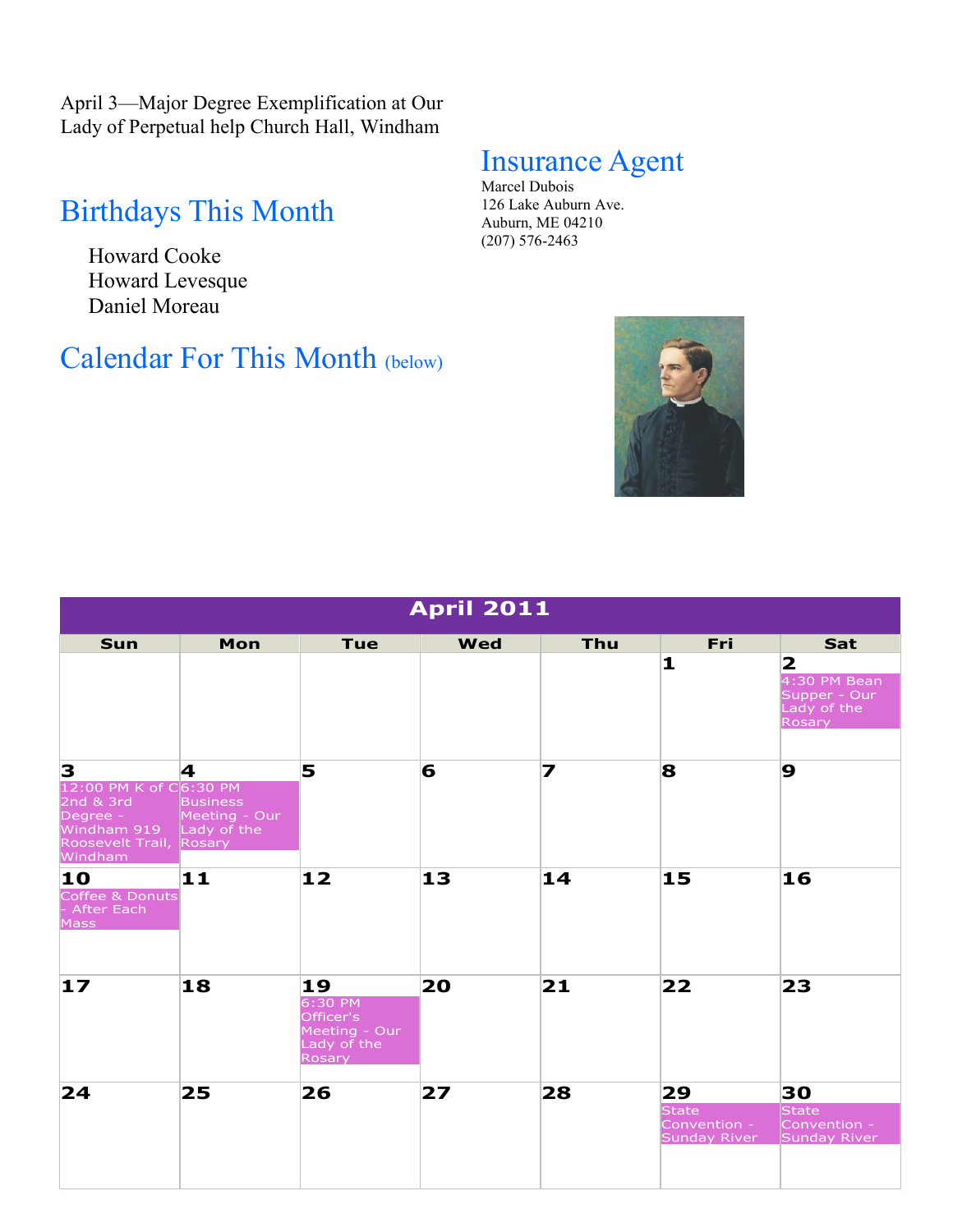#### **Please support our sponsors**



More space available—contact Roland St. Amand if your company would like to help sponsor this publication by advertising here.